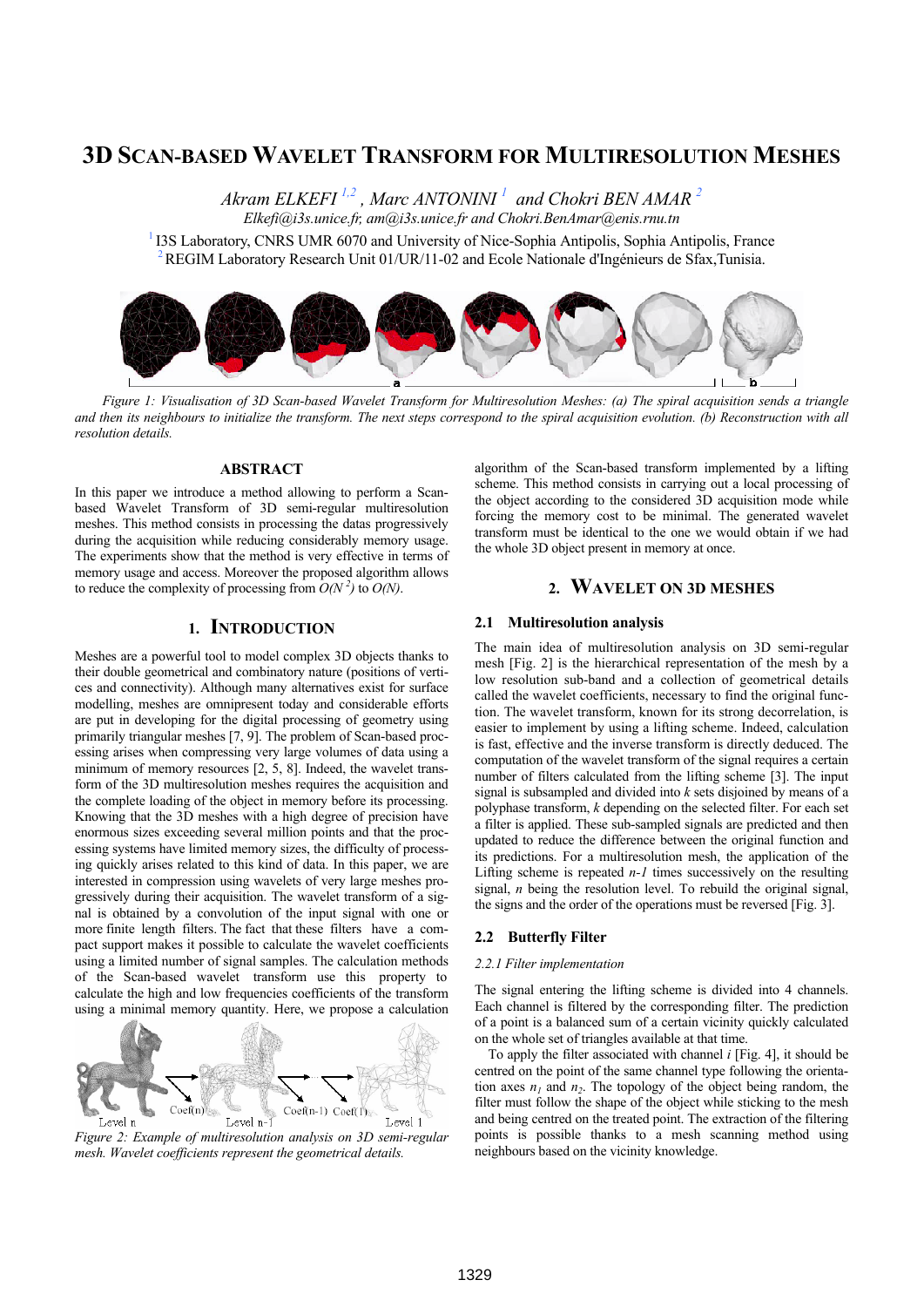

*Figure 3: 4-channels Butterfly filter Lifting Scheme.* 



*Figure 4: On each type of vertex, we apply the corresponding filter, as shown in Butterfly Lifting scheme.* 

#### *2.2.2 Vicinity calculation*

The step of the vicinity calculation is very expensive in number of operations. Indeed, when searching for all the neighbours of each triangle, two overlapping loops of length *N* are necessary, *N* being the number of triangles of a mesh. However, the mesh of a medium resolution object consists of more than one half a million triangles. We estimated that the number of operations necessary to determine all the vicinity of one triangle in the whole grid is *O=60* floating operations on average, and according to *BM2003*, one of the best benchmarking software, a *2Ghz Pentium IV* with *512 Mo* of Rambus memory cadenced at *800 MHz*, by neglecting the delay of memory access, would theoretically perform under optimal conditions, a maximum of  $P_{IV}=10^9$  Flops (floating point operations per second). The function of vicinity would require at least four hours =  $(N^2 * O)/(P_{1V} * 3600)$ . Our procedure of vicinity search performs this calculation in <u>less than one second</u>, that is to say  $10<sup>4</sup>$ times faster. Our method reduces this complexity from  $O(N^2)$  to *O(N)*, (see[4] for more details).

 Indeed, instead of seeking the neighbours in the whole grid, we use a procedure that determines the smallest surface containing them. This procedure is based on the following properties:

P1- The neighbours of a central triangle  $T_c$  are among the sons of the father of  $T_c$ .

P2- Among the sons of the father of a triangle *T*, only the one which is central is a neighbour. The other neighbours of *T* are among the sons of the neighbours of the father of *T*.

P3- If two triangles  $T_1$  and  $T_2$  are close then one of them is central. This knowledge facilitates the search of the other neighbours according to propriety 1.

P4- Two close triangles certainly have a common relative on a higher level.

 We use this hierarchisation when acquiring the object by adopting a data structure of a tree with return where all the branches point towards others to take into account the topology, the vicinity and the relationship at the same time. Indeed, a triangle present in memory must point to his father, sons, neighbours, level of resolution and state (see 3.3). We adopt an architecture of four dimensions pointers to satisfy all these constraints. This data structure gathers the concept of multiresolution and vicinity and it allows us a direct access to an element of the grid without the expensive procedure of the course and search in a tree: Let  $T_1$ ,  $T_2$ ,  $T_3$  and  $T_4$ be four sons of  $T_5$ . If  $T_5$  belongs to a level *i* of resolution then  $T_1, \ldots, T_4$ belong to the level  $i+1$ . We store  $T_5$  in the position *[Level=i][Number=j]* and  $T_1, \ldots, T_4$  in the positions  $[i+1][j+0..4]$ respectively. Thereafter the son of a triangle *[i][j]* are  $\{[i+1][4j]$ .. $[i+1][4j+3]$ } and the father of a triangle  $[i][j]$  is  $[i-1][E(j/4)]$ , with  $E(j)$  is the integer part of *j*. An interval of search for the vicinity of *[i][j]* is  $\{ [i] \{ [(4E(j/4)) + 4] \dots [i] \} [(4E(j/4)) + 16] \},$ which is less than *12* triangles to be tested instead of *N*.

### **3. IMPLEMENTATION OF THE SCAN-BASED TRANSFORM**

#### **3.1 Problems**

To be able to process an object during its acquisition, it is necessary to divide it into regions and send a particular region whenever it is necessary for the transform. In the case of *2D* images, the decomposition of an object is simple. It is sufficient to divide the image into lines or blocks. For video, the unit is a whole image [2]. In these two cases, division is more obvious than for a *3D* semi-regular object.

 The idea we propose in the case of semi- regular meshes is to use a low frequency triangle as a unit data. Therefore, it is necessary to have a tool allowing an oriented displacement on the irregular mesh so that a complete scan of the entire object does not leave untreated parts, regardless of the topology of the object. Here, we propose to use a spiral scanning (see 3.2). The choice of the scanning way influences directly the maximum size of used memory.

#### **3.2 Spiral acquisition**

When applying the Scan-based filtering, we noted that the method of spiral acquisition [Fig. 5] is the least expensive in memory. It ensures at any time t, the availability of the whole vicinity of a triangle partially processed, necessary to finish its processing and to remove it from the memory. To allow the detection of a path on the mesh, we build a list of marks which are used as references and which are updated during the processing.

The first step is to follow a reference list  $L_0 = \{a, c, b\}$  [Fig.5], to acquire triangles  $A_i$ ,  $B_i$  and  $C_i$ , coloured respectively in Yellow *(*neighbours of vertex *a*), Green (vertex *c*) and Blue (vertex *b*). This represents a full round of initialization. When a new triangle is detected, we send it to the filtering procedure and we update the list of references. The second round has the newly created list  $L_1 = \{r_0, r_1, \ldots, r_i\}$  as reference. Repeating the previous step, we process the whole mesh with the desired spiral approach. The end of the transmission corresponds to a new list of empty reference. The real case has a large number of particular cases, considering



*Figure 5: The mesh scanning method follows a spiral path to process the whole mesh with the desired approach.*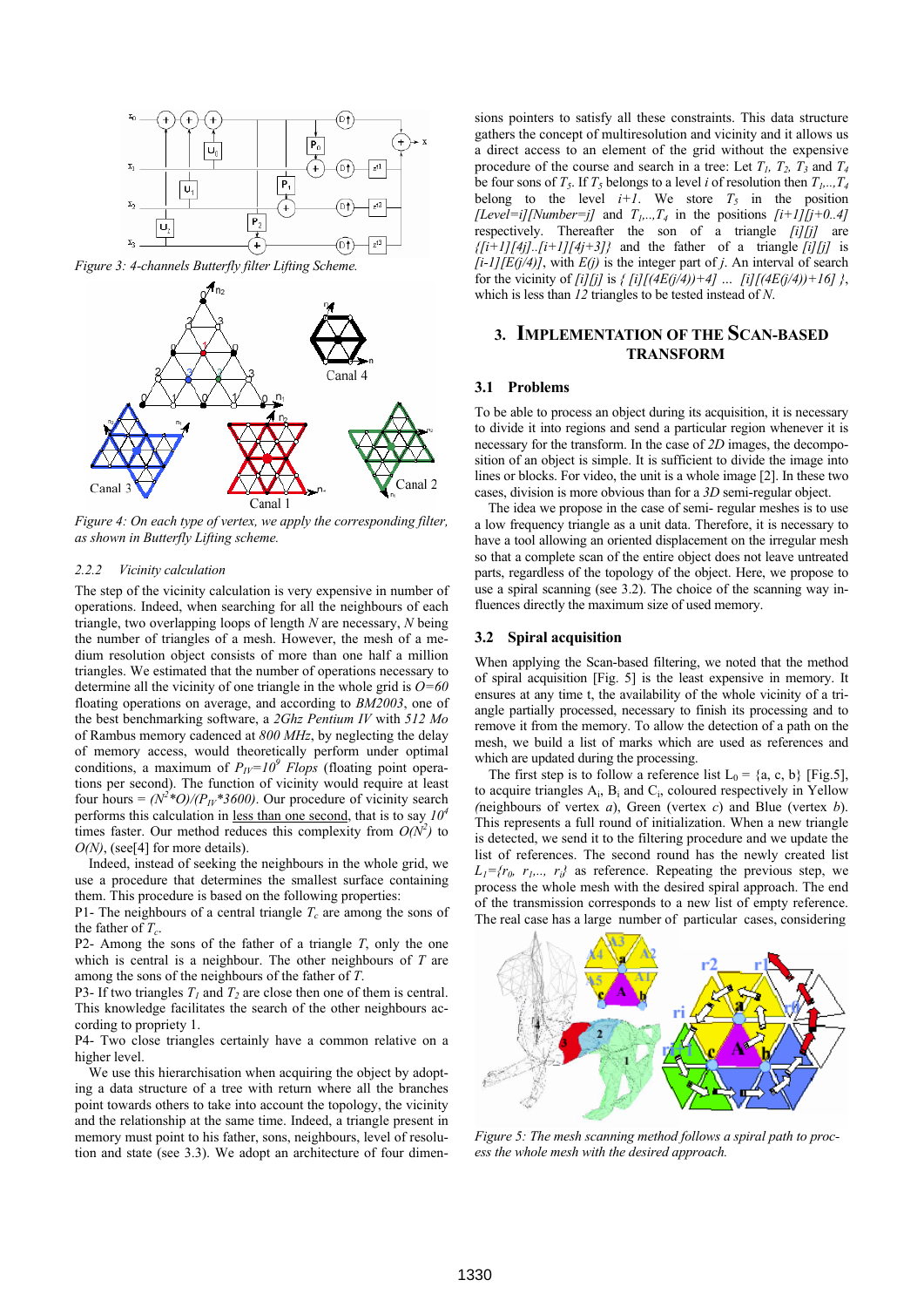the irregularity of processed surfaces. We developed a structure of "*states*" for managing these cases, thus trying to overcome the problem by detecting the current configuration and its associated procedure of resolution.

#### **3.3 Wavelet transform method**

#### *3.3.1 Different steps*

The diagram of *Fig. 6* presents the evolution of the system in time. The four blocks represent the essential functions of the method:



*Figure 6: Proposed transform scheme.* 

**- Spiral Acquisition:** The input being the 3D object, spiral acquisition is responsible for sending triangles to the other blocks. The output of the method is strongly related to data gathering manner.

**- Memory:** It is the memory reserved by the operating system for the transform. This block is continuously communicating with the two remaining blocks.

**- Partial Processing:** The mesh being multiresolution, it is necessary to apply the filter to each level of resolution independently. The complete processing of a low frequency triangle implies the complete processing of all of its tree of descents, but its partial processing implies the complete processing of all of its descents except those on the edges of the processed triangle. These *"edge triangles"* will be stored waiting for all the levels of resolution until the reception of the necessary neighbour to supplement their processing. The partial processing is an intermediate phase. Indeed, to be able to entirely compute the wavelet transform of a triangle, its vicinity should be known, which is not possible because we do not always have the necessary vertices in memory. Thus, a partial phase is necessary to benefit from the presence of some neighbours of a triangle being processed, by making precalculations. Each partially processed triangle is marked *"Partial State"* and then kept in memory on "*Standby"* for the continuation of its processing. Each time a new triangle is received in memory, it starts again the processing of the concerned partially process triangle and it begins its own partial transform.

**- Total Processing:** When a triangle is not on standby any more, it is send to the block of total processing which completes its transform, sends its coefficients and then erases it from memory. When all the vicinity of a triangle is present in memory, the complete processing unit computes the transform directly.

#### *3.3.2 Steps Cooperation*

Considering that every partially processed triangle is kept in memory until the end of its processing, we should acquire needed triangles in priority to complete the processing of those marked *"Partial State"* in order to avoid increasing of memory usage. The method of spiral reading suggested in paragraph *3.2* ensures that each time a triangle is acquired, the processing of at least a triangle is completed and the corresponding triangle is thus removed from memory. We think that this method influences directly the size of the buffer and is effective to reduce the maximum memory usage. Indeed, our method ensures that at each spiral scanning a certain number of triangles is completely processed and erased from memory and that the new ones are partially processed.

 The acquisition of a triangle starts the calculation of the vicinity, the total transform if possible, the update of the partial coefficients of the other triangles and the erasure of the triangle if it is completely processed. The calculation of the vicinity must take into account the modification of the structure of the object kept in memory after each acquisition. The triangles at the edges are processed separately, and every information of the vicinity which is not necessary after processing, partial or total, must be erased to optimize memory cost. The used data structure must separate each type of triangles to allow the possibility of freeing memory.

#### *3.3.3 Memory State*

*Figure [5]* represents an example of the state of the memory during a step of the transform: The part in black *(4)* is not scanned yet, the one in green *(1)* is already treated and erased from memory. The blue *(2)* is in the course of total processing and will be erased before the following spiral turn. The red part *(3) is* partially processed and kept in memory. It is necessary for the processing of *(2)*. At any time, only *(3)* is kept in memory, as opposed to the traditional method which requires the presence of the totality of the object in memory before its processing.

#### *3.3.4 Multiresolution treatment*

The filtering starts with the prediction of the higher resolution level, then the update of the coarser level and so on. If a detailed level triangle is in a waiting state, it implies the setting on standby of all the triangles which are in relation with it. This must be marked and managed so that the total processing of a triangle starts the resolution of all the triangles waiting for it, otherwise, the process remains blocked. These releases are ensured by the variable*"State"*.

### **4. MEMORY GAIN**

The semi-regular mesh of a medium resolution object consists of more than one million triangles out of which a few hundred represent the low frequency coarse mesh. This coarse mesh gives us an idea of the general shape. Let *N* be the number of triangles of this coarse mesh,  $P$  its number of points and  $M_i$  the number of triangles present in memory while processing a given point *i*. At the beginning of the processing no triangle is present in memory and at the end, all the triangles were processed and erased from memory  $(M_0=0$  and  $M_p=0$ ). Let  $N_{max}$  be the maximum number of triangles contiguous in one point of the mesh. When processing a point *Pi*, the memory contains  $M_i$  triangles. The following iteration corresponds to an addition of  $I_{i+1}$  triangles with  $I_{i+1} \in \{0, ..., N_{max}\}\$  and of a removal of  $O_{i+1}$  triangles with  $O_{i+1} \in \{1, ..., N_{max}-3\}$  triangles, for  $i \in \{1,...,P\}$ . The sum of all the additions of triangles is necessarily equal to the total number of triangles and similarly for the removal. The maximum value  $M_{max}$  that can reach  $M_i$  represents the maximum size of the memory used for the processing of the object. A first result is that  $M_{max} \le E[M]+2 \sigma_M$  with E[M] the average of  $M_i$ and  $\sigma_M$  its standard deviation. It is then possible to write that:

$$
M_i = \sum_{j=1}^{i} (I_j - O_j) < M_{\text{max}}, \text{ for } i \in 0..P \qquad (1)
$$

 $D_i = (I_i - O_i)$  represents the modification of the system after each processing of a point, then  $D_j \in X = \{3-N_{max},..,N_{max}\}$ . In experiments, it is possible to notice that  $D_i$ ,  $I_i$  and  $O_j$  follow the laws of probability described by the curves of figure  $7$ . In the worst of the cases,  $M_i$ reaches its maximum when the I<sub>i</sub>'s are arranged in a descending order and the  $O_i$  's in ascending order. Thus, the maximum will be reached when  $D_i$  is first negative and  $M_i$  is first decreasing. This case has a very low probability but it represents the worst case. Thus,

$$
M_{\text{max}} = \sum_{j=1}^{\text{max}} D_j \quad \text{with } D_j > 0 \tag{2}
$$

Let  $Pr(D_i)$  be the probability that the difference between the ad-